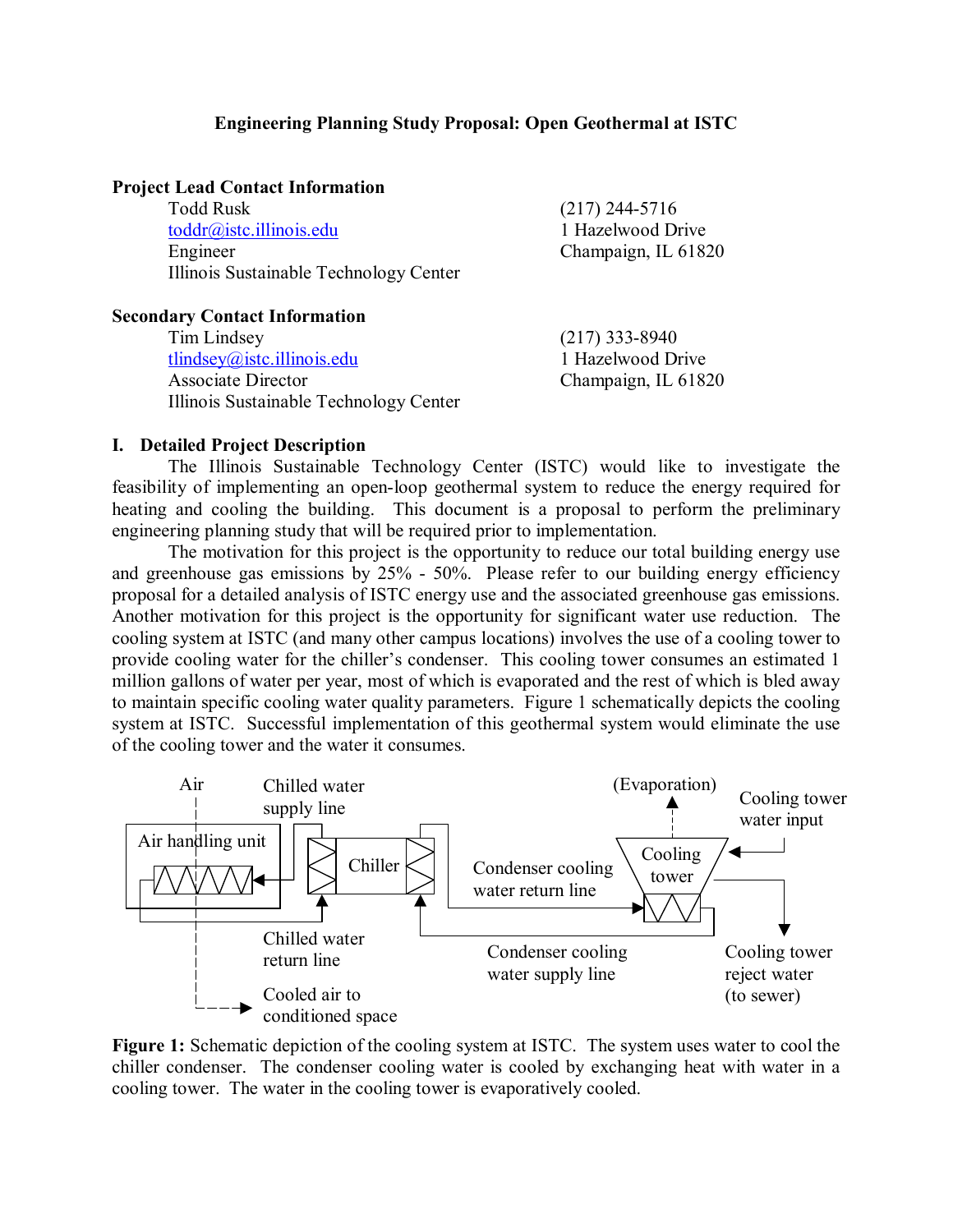If successful, this project has the potential for replication in other campus buildings. We envision implementing the system in a scalable fashion so that it would be possible to increase the system capacity to provide heating and cooling for other nearby buildings.

### *Geothermal heating & cooling, open-loop systems vs. closed-loop systems:*

Geothermal systems rely on the thermal mass and the constant temperature of the earth to provide an efficient source of heating and cooling. In a common configuration, a heat pump is connected to the earth and the conditioned space by separate heat exchangers. In winter, the heat pump extracts heat from the ground and transfers it to a conditioned space. In the summer, the heat pump extracts heat from a conditioned space and transfers it to the earth. Heat pumps used in this manner can operate at efficiencies that significantly exceed what is possible with conventional heating and cooling systems.

There are many ways to set up a geothermal system. A common configuration is a closed-loop system. In this configuration, fluid circulates through one or more heat exchange loops (small diameter copper tubing) in order to exchange heat from the heat pump to the earth or vice versa. An advantage to this configuration is that it is well known by installation professionals and the environmental regulatory community. Some disadvantages to this configuration are:

- Pumping fluid through long lengths of small diameter tubing requires a lot of electrical power.
- Limited heat exchange capacity per heat exchange loop may require extensive ground preparation in order to install multiple heat exchange loops.
- Practical engineering and economic limits of heat exchangers dictate that the temperature difference between the earth and fluid in the heat exchange loop will usually not be less than 10°F. The size of the temperature different limits the efficiency of the heat pump.

The Glasford Aquifer lies directly beneath the certain portions of the campus area. At ISTC we expect to find a 15- to 20-foot thick, water-saturated layer of sand/gravel, at a depth of approximately  $120 - 160$  feet, and we would like to investigate the feasibility of implementing an open-loop geothermal system that uses this ground water as the heat exchange fluid. After exchanging heat with the heat pump, the water would then be reinjected into the aquifer, at a suitably distant location from the source well to avoid creating a thermal short circuit. Because the water is used as a non-contact heat exchange medium, it will be safe to return to the aquifer. Some advantages of this type of configuration, relative to close-loop systems are:

- Pumping water through large diameter pipe requires less electrical power.
- Greater heat exchange capacity per heat exchange loop means there can be fewer wells and shorter pipe lengths to be installed.
- By using ground water as the heat exchange medium, the heat pump can operate more efficiently than would be possible with a close-loop geothermal system.

#### Project Objectives:

There are some uncertainties with respect to the implementation of an open loop geothermal system on campus. Therefore the project objectives are to address the sources of uncertainty.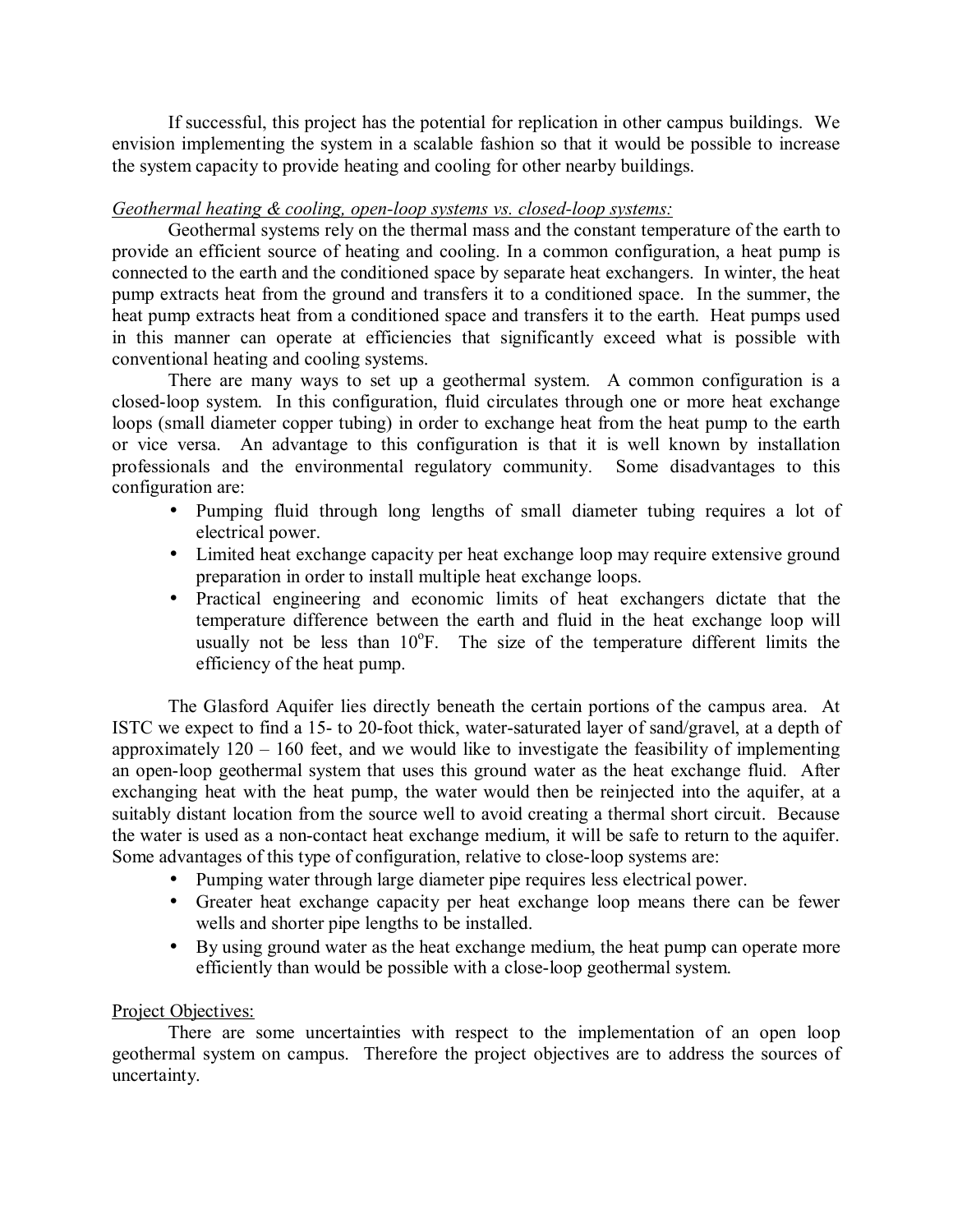- 1. Awareness of open geothermal systems
	- $\triangleright$  Open geothermal systems as described in this proposal have been successfully installed and are operating at many locations around the world. Despite the advantages to this type of system, it is relatively less known in the U.S., and it is not well known among the environmental regulatory community or among key facilities and administrative personnel at the university.
	- $\triangleright$  We have already begun to address this issue by initiating a process of targeted education. We have arranged for Dr. Fred Michel of Carleton University (Canada), an expert on this type of application, to deliver a presentation and answer questions at a specially organized meeting on December 9, 2008, that includes key administrative and facilities personnel from the university, university environmental regulatory specialists, the Student Sustainability Committee and its advisory committee, and the project team of experts. The project team includes: Todd Rusk, mechanical engineer (ISTC); Doug Walker, groundwater hydrologist (Illinois State Water Survey); Tom Holm, geochemist (Illinois State Water Survey); and Dick Berg, geologist (Illinois State Geosurvey). We also hope to bring in geothermal expertise from the Smart Energy Design Assistance Center (SEDAC).
- 2. Physical and chemical characterization of the aquifer

The physical and chemical characteristics of the aquifer and the groundwater need to be thoroughly characterized in order to maintain the integrity of the aquifer and the ground water; to ensure chemical compatibility between the ground water and the heat pump; and to ensure the adequacy of the ground water supply for the intended purpose. This project will involve the installation of two test wells to be used for the following purposes:

- $\triangleright$  Test the hydraulic conductivity of the aquifer. This helps to determine how quickly water can be drawn from a single well and how far additional wells must be spaced in order to deliver the required amount of ground water flow for heat exchange.
- $\triangleright$  Determine the extents of the sand/gravel layer. This helps to determine the total availability of ground water to be used for heat exchange in the nearby area.
- $\triangleright$  Determine the aquifer's geophysical heat exchange capacity. This involves evaluating the potential for changes in the ground water temperature due to its use as a heat exchange medium, and it will help to determine how much heat can be sustainably extracted from and delivered to the aquifer.
- $\triangleright$  Collect and analyze samples of the aquifer sand and ground water. These analyses will help to answer the following questions:
	- What is the likelihood that undesirable contaminants will be released from the sand into the ground water?
	- What is the likelihood of significantly altering the chemistry of the ground water?
	- What is the likelihood that the ground water will cause heat exchanger corrosion or fouling? How to deal with this potential problem?
- 3. Environmental permitting  $-$  installation and operation of a re-injection well
	- $\triangleright$  To ensure sustainable use of ground water, implementation would require the installation and operation of a re-injection well. We expect that the Illinois Environmental Protection Agency (IEPA) will require a permit to operate a reinjection well. Project personnel will open and maintain a dialog with IEPA, both to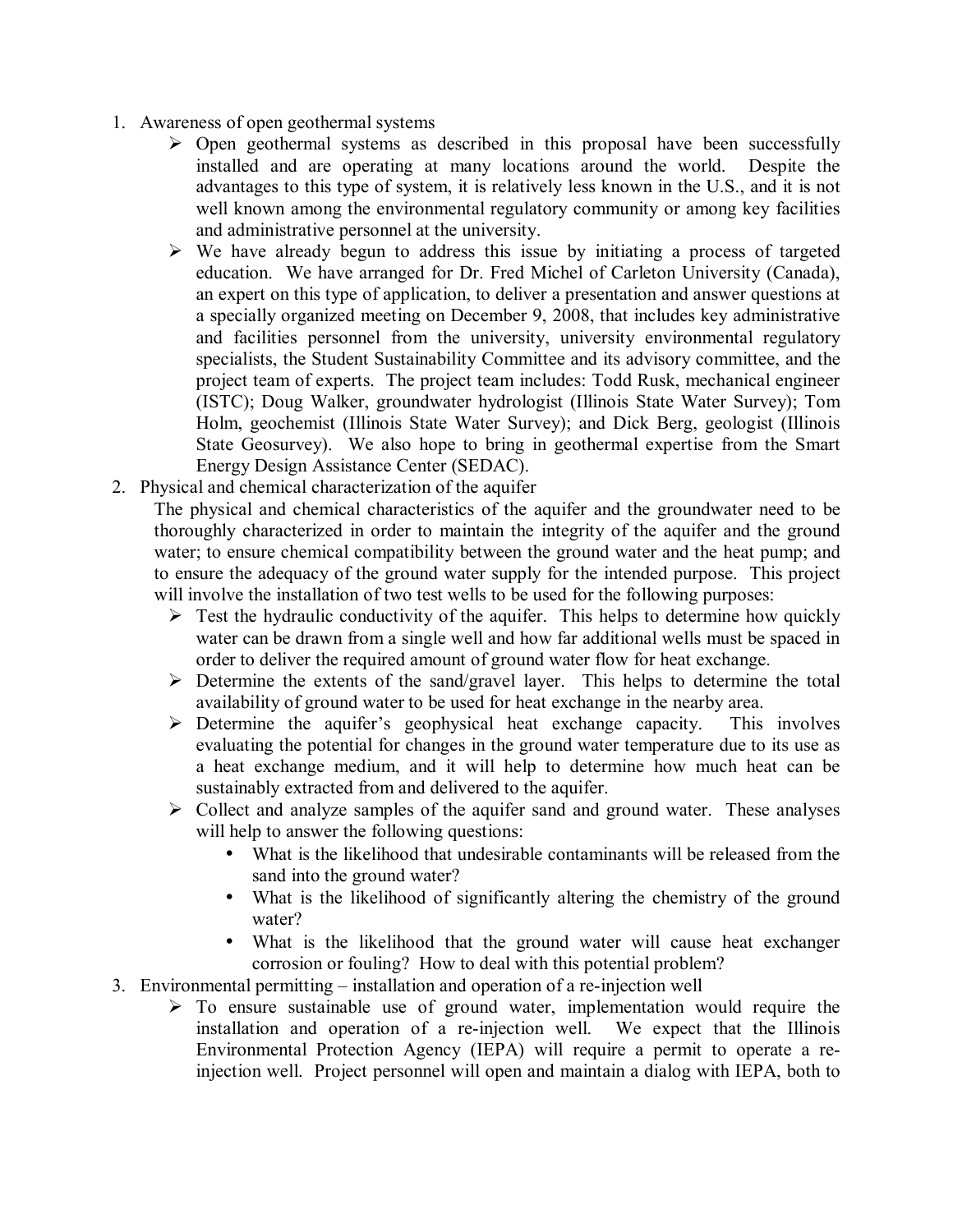create awareness within IEPA of this application of ground water and to gain an understanding of what measures the IEPA would require before granting a permit.

- 4. Integration of an open geothermal system with ISTC's existing HVAC system
	- $\triangleright$  ISTC's heating, ventilation, and air conditioning (HVAC) system was not originally designed with the intention of integrating a geothermal heating/cooling system. Implementation of an open geothermal system will require an engineering investigation to determine how to integrate the proposed geothermal system with the existing HVAC system. Project personnel will perform preliminary engineering analyses and consult with UIUC F&S technical staff and technical representatives of HVAC equipment manufacturers to meet this objective.

### Project deliverable:

 The product of this project will be a final report that assesses the feasibility of implementing an open geothermal system at ISTC and describes the costs and requirements of full implementation.

Project Personnel – Roles and Responsibilities:

o Todd Rusk, mechanical engineer, ISTC

Todd Rusk will be responsible for overall project management; completion of objectives 1, 3, and 4; and completion of the final report.

- o Doug Walker, groundwater hydrologist, ISWS Doug Walker will serve an advisory role related to groundwater hydrology, and he will supervise graduate student work on project object 2. o Tom Holm, geochemist (ISWS)
- Tom Holm will serve an advisory role related to geochemistry, and he will supervise graduate student work on project objective 2.
- o Dick Berg, geologist (ISGS)

Dick Berg will serve an advisory role related to geology, and he is supervisor to the well driller.

### Project sustainability:

- Sustainability encompasses economic, environmental, and social practices that meet the needs of current generations without jeopardizing the ability of future generations to meet theirs. This project relates to sustainability in that it reduces the environmental and economic impacts of operating a campus building.
- The proposed location is ISTC. We have consulted with UIUC Facilities  $\&$ Services to ensure that the project proposal and location are appropriate.
- Typically the life cycle of a geothermal system is rated at  $25 50$  years. The anticipated savings would continue throughout this life cycle. If successful, this type of project can be replicated in other campus buildings.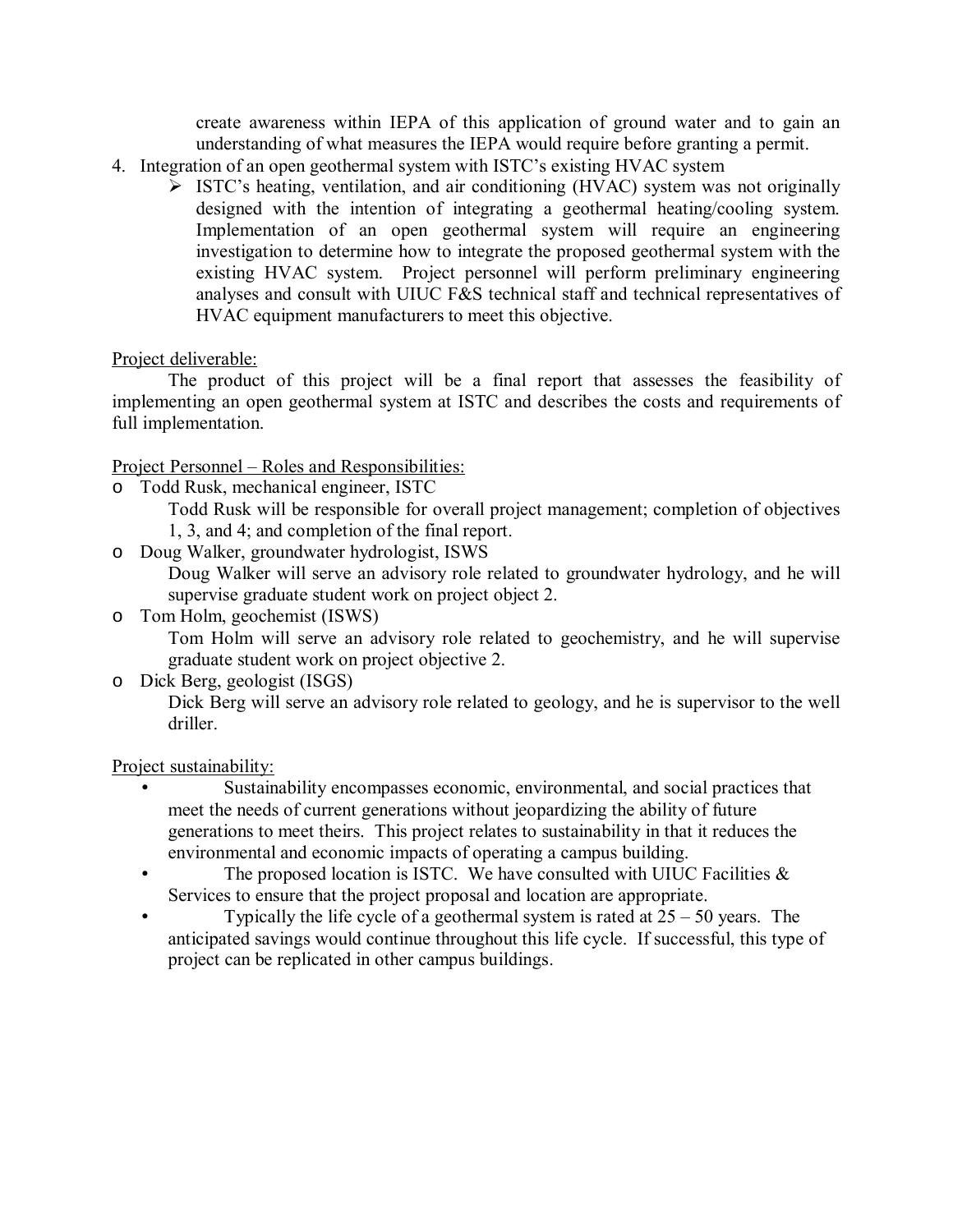## **II. Budget & Fundraising**

- 1. Detailed budget
	- We request a total amount of \$27,800 for this project. This engineering planning project will have no effect on the life-cycle operation and maintenance costs of this building.

|                              | <b>Budget Item</b>              | <b>Request Amount</b> | <b>Cost Share</b> |
|------------------------------|---------------------------------|-----------------------|-------------------|
|                              | 12/9/08 Education and           |                       | \$4,500           |
|                              | awareness event with Dr.        |                       |                   |
|                              | Fred Michel                     |                       |                   |
|                              | Drill 2 wells, drill rig rental |                       | \$7,200           |
|                              | 4 days @ \$1,800/day            |                       |                   |
| Well construction            | Well casing, well #1            | \$400                 |                   |
|                              | 2" dia well (no pump)           |                       |                   |
|                              | Well casing, well #2            | \$600                 |                   |
|                              | 4" dia well (with pump)         |                       |                   |
|                              | Surface protection for 2        | \$500                 |                   |
|                              | wells                           |                       |                   |
|                              | Well pump                       | \$1,000               |                   |
|                              | Well pump electrical            | \$500                 |                   |
|                              | Chemical analysis of            | \$5,000               |                   |
|                              | aquifer sand and water          |                       |                   |
|                              | Materials for heat              | \$500                 |                   |
|                              | exchanger/ground water          |                       |                   |
|                              | compatibility testing           |                       |                   |
| Personnel<br>colsts          | <b>Todd Rusk</b>                | \$9,300               |                   |
|                              | Salary + Fringe Benefits        |                       |                   |
|                              | $@$ 25% FTE, 6 months           |                       |                   |
|                              | 2 Graduate students,            | \$10,000              |                   |
|                              | part time                       |                       |                   |
| \$27,800<br><b>Total:</b>    |                                 |                       | $$11,700*$        |
| <b>Total Request Amount:</b> |                                 |                       | \$27,800          |
| <b>Total Project Cost*:</b>  |                                 |                       | \$39,500          |

\*This amount does not reflect an additional amount of cost share to compensate for project time by Drs. Doug Walker, Tom Holm, and Dick Berg.

- This engineering planning study will generate no savings, but we anticipate that if implemented, the open geothermal system could generate a savings on the order of \$60,000 - \$120,000 per year.
- Without funding by the Student Clean Energy Committee, this project is unlikely to move forward.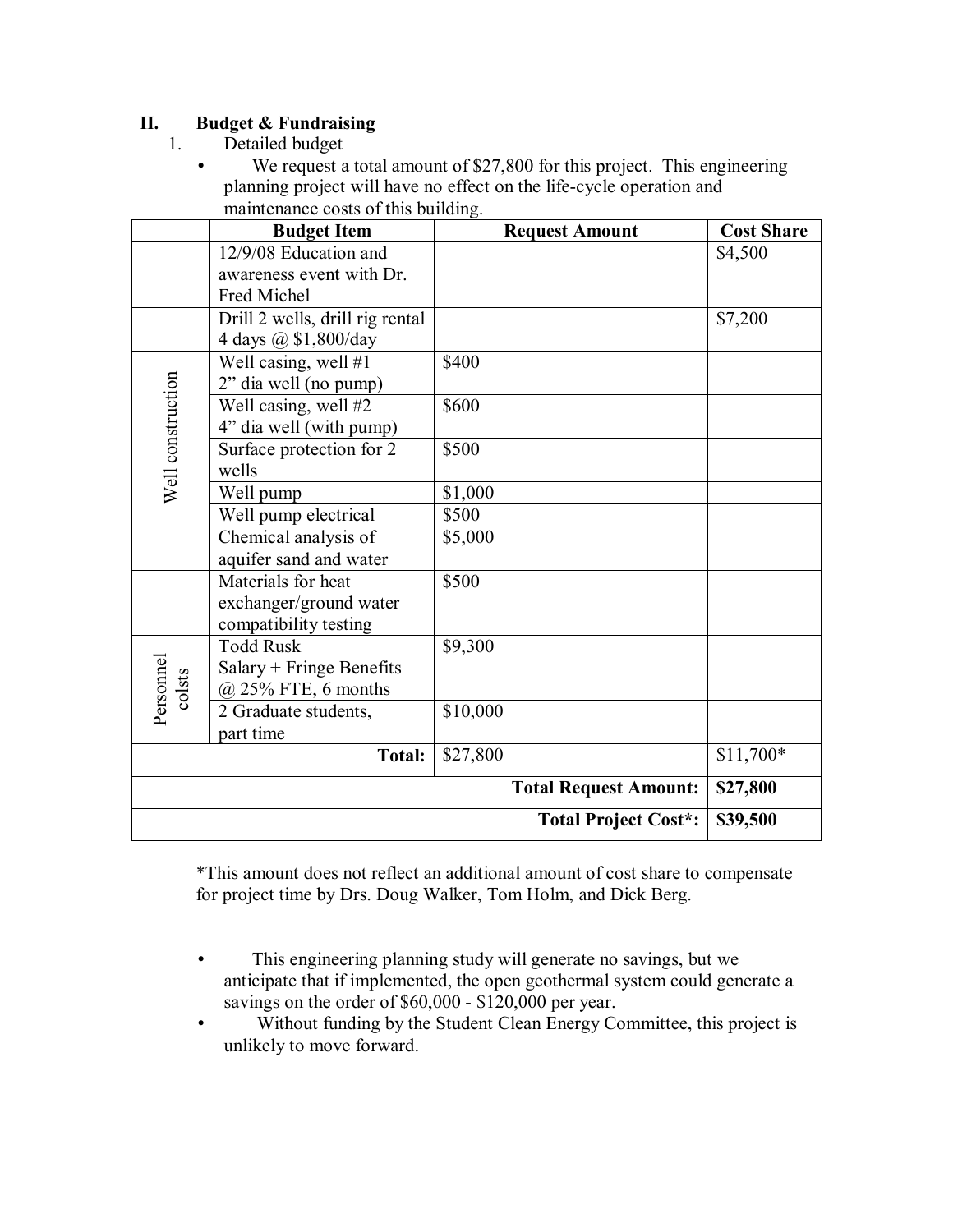- 2. Fundraising
	- We have raised funds that amount to at least 30% of the total project cost. We will provide additional cost share in the form of (as yet unquantified) inkind personnel services. See the asterisk under the budget table.

# **III. Timeline**

• If funded we expect to complete the project within 6 months of receipt of funds.

## **IV. Energy, Environmental and Economic Impact**

- 1. Energy and cost savings
	- If the open geothermal system is implemented, the projected annual savings potential is on the order of \$60,000 - \$120,000 and 4,000 - 8,000 MMBtu. These figures are based on an anticipated energy savings potential of 25% - 50% and on the following data from ISTC energy utility records:
		- a. \$250,000 total annual cost of electricity and natural gas
		- b. approximately 16,000 MMBtu total annual energy use
	- This project is an engineering planning study so its life is limited to the 6 month project duration. If the open geothermal system is implemented, the system life expectancy would be  $25 - 50$  years.
	- No significant energy inputs are required to complete this study. The only notable source of energy use will be to operate the well pump for groundwater hydrology testing and water sampling.

## 2. Environmental impact

- If the open geothermal system is implemented, projected annual  $CO<sub>2</sub>$ emissions reductions would be on the order of  $1 - 2$  million pounds per year.
- If the open geothermal system is implemented, we anticipate an annual water use reduction of approximately 1 million gallons.
- No significant negative environmental impacts are anticipated.
- 3. Social impact
	- No significant social impacts are anticipated.
- 4. Economic impact
	- Other than the annual and life-cycle cost savings described above, no significant other economic impacts are anticipated.

# **V. Outreach and Education**

- This project will be visible to students because we will make a poster for presentation at Environmental Horizons, we regularly hire student employees, and because we offer student tours of our facility.
- The potential for involvement in classroom curricula exists, because we collaborate with faculty, and several of our staff have taught courses on campus before, including "Environmentally Conscious Manufacturing."
- We have media, marketing, and outreach specialists, in addition to our technical expertise. We regularly publicize our work and findings by press releases, case studies, technical publications, and presentations. The results